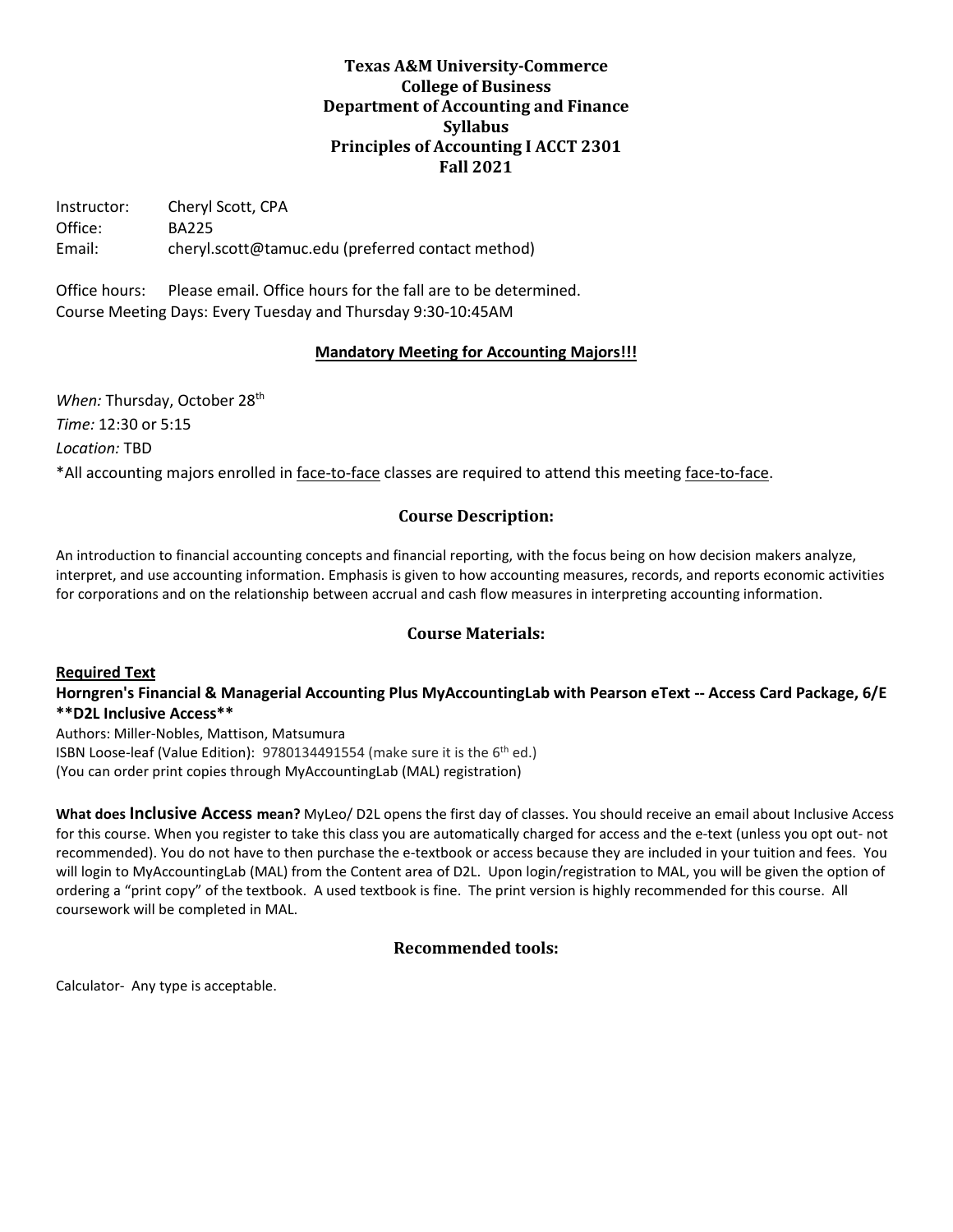# **Course Embedded Assessment Objectives:**

Upon satisfactory completion of this course, the student will:

- 1. Apply the fundamental concepts and assumptions that underlie financial accounting principles.
- 2. Demonstrate an understanding of the steps of the accounting cycle and of the basic elements of the four financial statements.
- 3. Identify, record, and report transactions in accordance with Generally Accepted Accounting Principles.

## **Student Responsibilities:**

- 1. **Read** assigned material on schedule (prior to covering the chapter in class).
- 2. Complete all assignments on time in MyAccountingLab. Illegible handwritten work or emails containing photo images of your completed homework will not be graded. In fairness to persons submitting assignments in a timely manner, assignments submitted late will not receive full credit.
- 3. Prepare for homework, examinations, and quizzes. There will be a quiz for every chapter.
- 4. Complete the Semester Project. You can make a 100% on it!
- 5. Cell phones must be on silent during the class and can only be used to access course materials. No cell phones can be seen or heard during exams.
- 6. No ear buds can be worn during class.
- 7. Be considerate of other students during the class time. Students disrupting the class will be asked to leave.
- 8. Watch LO videos in MAL and utilize other resources in the MultiMedia Library (MAL) to learn the material.
- 9. You are more than welcome to work together on homework, but your answers must be your own. Answers that appear to be plagiarized will not be considered.
- 10. Include the course section in all email correspondence, preferably in the subject. Poorly written emails (no salutation, incomplete sentences, etc…) will not receive a response.

# **Teaching Procedures:**

This class will be conducted face to face and will incorporate several teaching styles: traditional instruction, interactive activities, 360, and case discussions. Be prepared to discuss and ask questions about the material assigned for each class period. Quizzes and exams will be given during class time. This class will also use MyAccountingLab. Reading the material is required because of the complexity of the material in this course. Repetition is how this material is learned. The assignments will force repetition and therefore, assist in absorbing the material. Although many of the learning points included in the readings will be covered in the class lectures, all the areas covered in the readings will not be part of class presentations. You are encouraged to participate in class and communicate with the other students in the course. Participation is based on volunteering for class activities and exhibiting a positive attitude, demonstrated by attentive, courteous, and respectful behavior at all times. The nature of this course allows for interaction among students, and everyone has something valuable to contribute. You are more than welcome to work together on assignments, but your answers must be your own. Answers that appear to be plagiarized will not be considered. Disruptive or rude behavior will not be tolerated.

This class has a semester project, completed in MAL, due **12/11/2021**. Even though the project is not due until the end of the semester, it is vital that you complete the project as each topic is covered in the course. The project is an excellent review for the exams. If you wait until the end of the semester to begin the project, it is likely your grade will suffer. Please budget your time appropriately. It is possible to make a 100% on your project, if you allow sufficient time to complete it, which will help your semester average tremendously. To discourage procrastination, I will not answer questions asking for help with the semester project after 12/9/2021. Prior to that, feel free to ask questions. I am here to help.

There will be no extra credit offered on an individual basis to bring up your grade at any point during the semester. Offering extra credit for a student would not be fair to the entire class. The last date to submit homework for the semester is **12/11/2021 for any credit**. No homework will be accepted after this time. Make sure to stay on top of the homework and quiz due dates. Even though coursework is not due every week, please budget your time to complete a chapter each week. Stay on top of the coursework. Getting behind will result in a substantial amount of time required to catch back up and could impact your grade significantly.

**Missed quizzes and exams cannot be made up! All exams must be taken on the scheduled days. Please plan accordingly to ensure you can take the exams on the scheduled days. Special arrangements can be made ahead of time for extenuating circumstances. I do drop the lowest homework and quiz grades at the end of the semester.**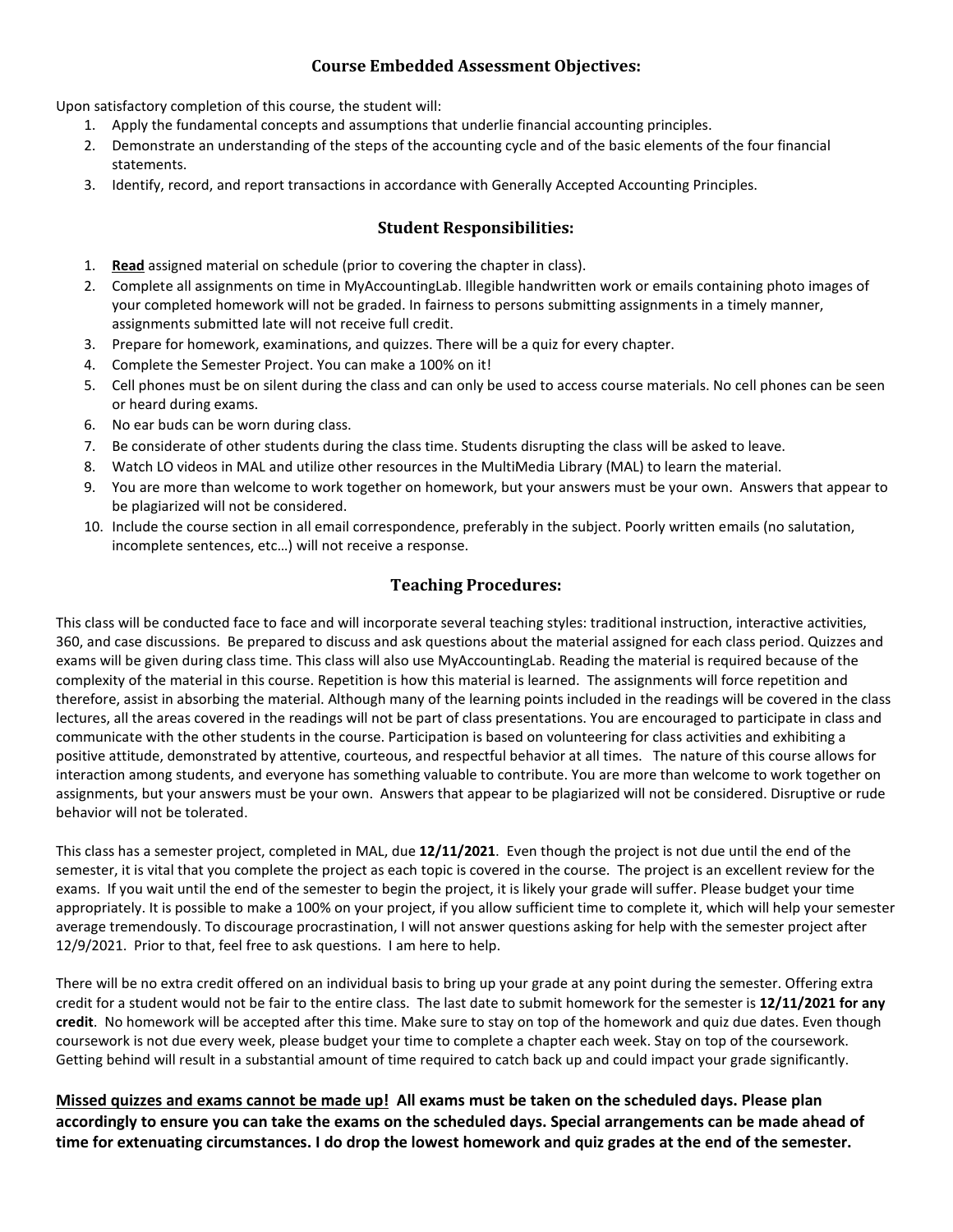## **Course Evaluation:**

Your final grade will be based upon the following items:

#### *Possible Points:*

| Exams (3) | 40% (10%, 10%, 20%) |
|-----------|---------------------|
| Homework  | 20%                 |
| Project   | 25%                 |
| Quizzes   | 15%                 |
|           |                     |

#### *Grade Determination:*

89.5%– or above A  $79.5\% - 89.4\% = B$  $69.5\% - 79.4\% = C$  $59.5% - 69.4% = D$ 59.4% or below = F

## **CPA Exam Candidates - State of Texas:**

### **CPA Exam Candidates – For State of Texas** (an amendment to Board Rule 511.57. July 2020)

Candidates who desire to sit for the CPA in Texas must meet the following educational criteria: 1) Have a bachelor's degree or higher; 2) Completed 150 semester hours of courses; 3) Included in the 150 semester hours, 30 of upper level accounting courses **in any format**. You must have a minimum of 24 hours of upper level business courses; 3-semester credit hours of approved ethics; 2-semester credit hours of approved communication, and 2-semester credit hours of approved accounting research. For more information visit Exam/Qualification on the State Board's website: <http://www.tsbpa.state.tx.us/>

## **Technology Requirements:**

#### **LMS**

All course sections offered by Texas A&M University-Commerce have a corresponding course shell in the myLeo Online Learning Management System (LMS). Below are technical requirements

LMS Requirements:

<https://community.brightspace.com/s/article/Brightspace-Platform-Requirements>

LMS Browser Support:

[https://documentation.brightspace.com/EN/brightspace/requirements/all/browser\\_support.htm](https://documentation.brightspace.com/EN/brightspace/requirements/all/browser_support.htm)

YouSeeU Virtual Classroom Requirements:

<https://support.youseeu.com/hc/en-us/articles/115007031107-Basic-System-Requirements>

#### **ACCESS AND NAVIGATION**

You will need your campus-wide ID (CWID) and password to log into the course. If you do not know your CWID or have forgotten your password, contact the Center for IT Excellence (CITE) at 903.468.6000 or [helpdesk@tamuc.edu](mailto:helpdesk@tamuc.edu)**.**

**Note:** Personal computer and internet connection problems do not excuse the requirement to complete all course work in a timely and satisfactory manner. Each student needs to have a backup method to deal with these inevitable problems. These methods might include the availability of a backup PC at home or work, the temporary use of a computer at a friend's home, the local library, office service companies, Starbucks, a TAMUC campus open computer lab, etc.

#### **COMMUNICATION AND SUPPORT**

If you have any questions or are having difficulties with the course material, please contact your Instructor.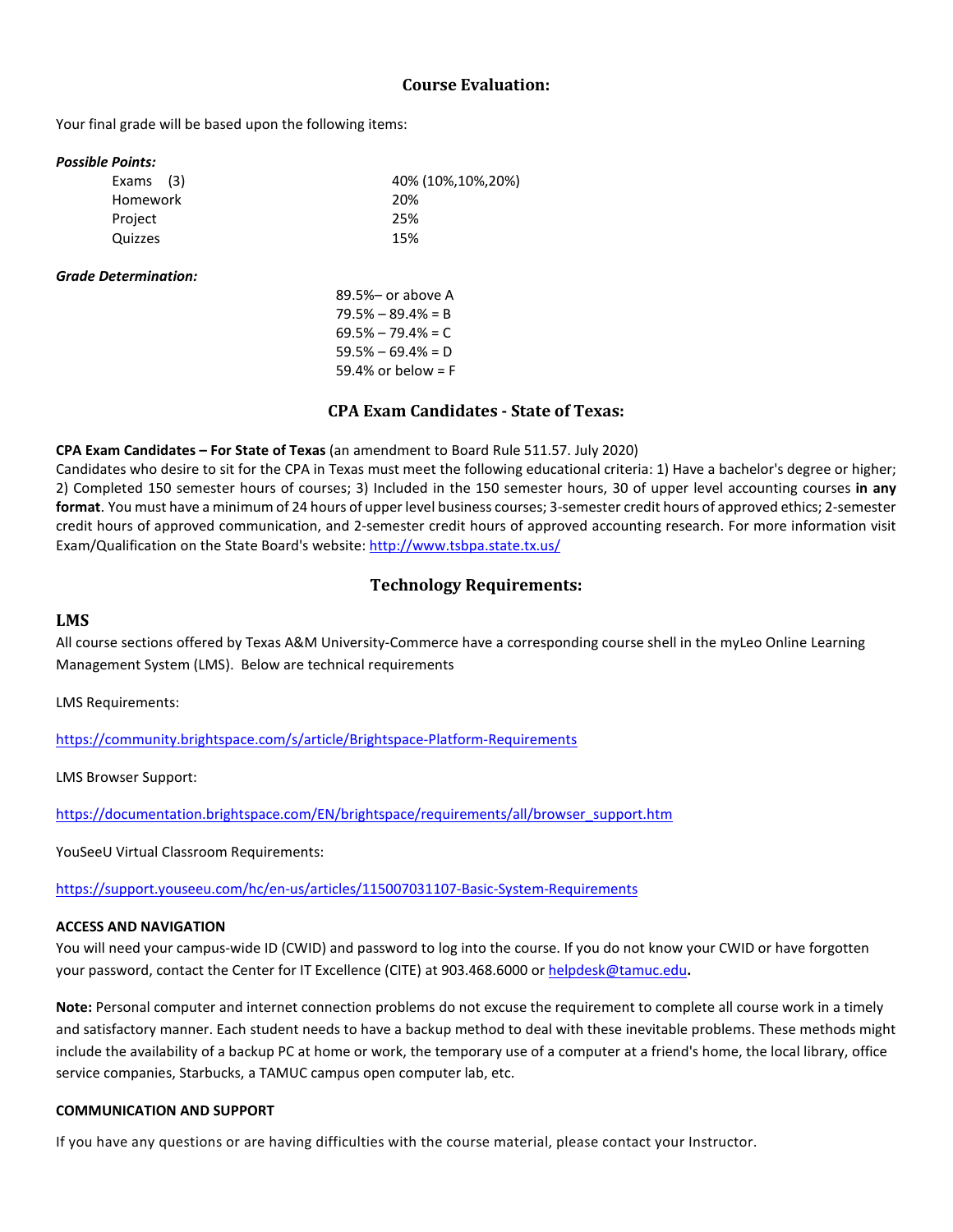#### **Technical Support**

If you are having technical difficulty with any part of Brightspace, please contact Brightspace Technical Support at 1-877-325- 7778. Other support options can be found here:

<https://community.brightspace.com/support/s/contactsupport>

### **System Maintenance**

D2L runs monthly updates during the last week of the month, usually on Wednesday. The system should remain up during this time unless otherwise specified in an announcement. You may experience minimal impacts to performance and/or look and feel of the environment.

### **Interaction with Instructor Statement:**

Email is the best way to contact the instructor. Please allow 24 hours for a response. If you do not receive a response within 24 hours (Monday-Friday), feel free to send another email. Make sure email is sent from your myLeo account with the class section in the subject. The instructor will not respond to emails received from a personal email account or emails that are poorly written.

#### **Course and University Procedures/Policies:**

#### **Syllabus Change Policy**

The syllabus is a guide. Circumstances and events, such as student progress, may make it necessary for the instructor to modify the syllabus during the semester. Any changes made to the syllabus will be announced in advance.

#### **University Specific Procedures:**

#### **Student Conduct**

All students enrolled at the University shall follow the tenets of common decency and acceptable behavior conducive to a positive learning environment. The Code of Student Conduct is described in detail in th[e Student Guidebook.](http://www.tamuc.edu/Admissions/oneStopShop/undergraduateAdmissions/studentGuidebook.aspx) <http://www.tamuc.edu/Admissions/oneStopShop/undergraduateAdmissions/studentGuidebook.aspx>

Students should also consult the Rules of Netiquette for more information regarding how to interact with students in an online forum: [Netiquette](http://www.albion.com/netiquette/corerules.html) <http://www.albion.com/netiquette/corerules.html>

#### **TAMUC Attendance**

For more information about the attendance policy please visit th[e Attendance](http://www.tamuc.edu/admissions/registrar/generalInformation/attendance.aspx) webpage.

#### **Academic Integrity**

Students at Texas A&M University-Commerce are expected to maintain high standards of integrity and honesty in all of their scholastic work. For more details and the definition of academic dishonesty see the following procedures:

[Undergraduate Academic Dishonesty 13.99.99.R0.03](http://www.tamuc.edu/aboutUs/policiesProceduresStandardsStatements/rulesProcedures/13students/undergraduates/13.99.99.R0.03UndergraduateAcademicDishonesty.pdf)

### **ADA Statement:**

#### **Students with Disabilities**

The Americans with Disabilities Act (ADA) is a federal anti-discrimination statute that provides comprehensive civil rights protection for persons with disabilities. Among other things, this legislation requires that all students with disabilities be guaranteed a learning environment that provides for reasonable accommodation of their disabilities. If you have a disability requiring an accommodation, please contact: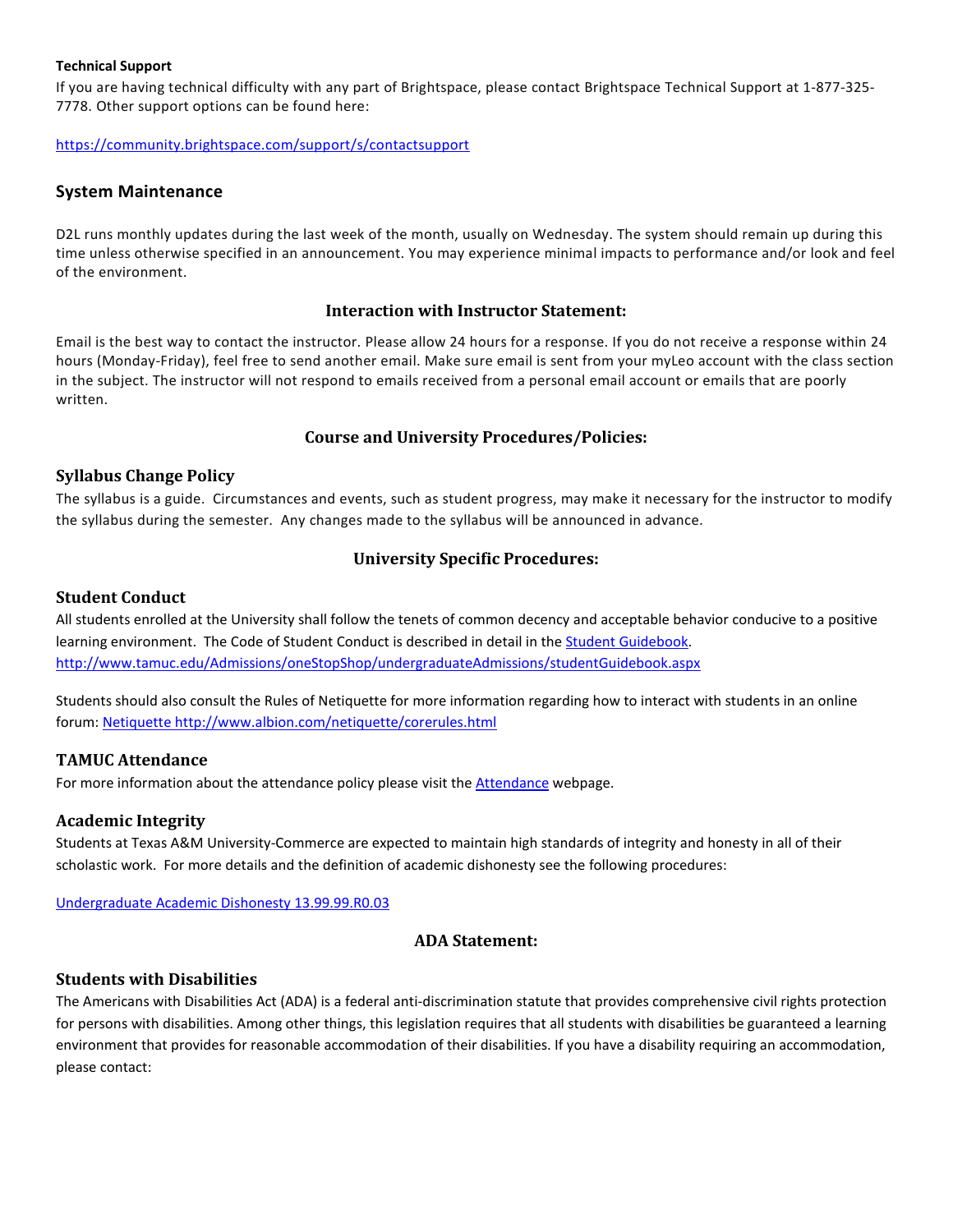## *Office of Student Disability Services*

Texas A&M University-Commerce Gee Library- Room 162 Phone (903) 886-5930 or (903) 886-5835 Fax (903) 468-8148 Email: [studentdisabilityservices@tamuc.edu](mailto:studentdisabilityservices@tamuc.edu) Website: [Office of Student Disability](http://inside.tamuc.edu/campuslife/campusServices/StudentDisabilityServices/default.aspx) Services

### **Nondiscrimination Notice:**

Texas A&M University-Commerce will comply in the classroom, and in online courses, with all federal and state laws prohibiting discrimination and related retaliation on the basis of race, color, religion, sex, national origin, disability, age, genetic information or veteran status. Further, an environment free from discrimination on the basis of sexual orientation, gender identity, or gender expression will be maintained.

# **Campus Concealed Carry Statement:**

Texas Senate Bill - 11 (Government Code 411.2031, et al.) authorizes the carrying of a concealed handgun in Texas A&M University-Commerce buildings only by persons who have been issued and are in possession of a Texas License to Carry a Handgun. Qualified law enforcement officers or those who are otherwise authorized to carry a concealed handgun in the State of Texas are also permitted to do so. Pursuant to Penal Code (PC) 46.035 and A&M-Commerce Rule 34.06.02.R1, license holders may not carry a concealed handgun in restricted locations.

For a list of locations, please refer to the [Carrying Concealed Handguns On Campus](http://www.tamuc.edu/aboutUs/policiesProceduresStandardsStatements/rulesProcedures/34SafetyOfEmployeesAndStudents/34.06.02.R1.pdf) document and/or consult your event organizer. Pursuant to PC 46.035, the open carrying of handguns is prohibited on all A&M-Commerce campuses. Report violations to the University Police Department at 903-886-5868 or 9-1-1.

**THE COUNSELING CENTER AT A&M-COMMERCE, LOCATED IN THE HALLADAY BUILDING, ROOM 203, OFFERS COUNSELING SERVICES, EDUCATIONAL PROGRAMMING, AND CONNECTION TO COMMUNITY RESOURCES FOR STUDENTS. STUDENTS HAVE 24/7 ACCESS TO THE COUNSELING CENTER'S CRISIS ASSESSMENT SERVICES BY CALLING 903-886-5145. FOR MORE INFORMATION REGARDING COUNSELING CENTER EVENTS AND CONFIDENTIAL SERVICES, PLEASE VISIT** [WWW.TAMUC.EDU/COUNSEL](https://outlook.tamuc.edu/owa/redir.aspx?C=3LvAqKtng7Qw4pvIFm3I-l0-_aujSnLpl_YMLt0_8MUhYLGTf17ZCA..&URL=http%3a%2f%2fwww.tamuc.edu%2fcounsel)